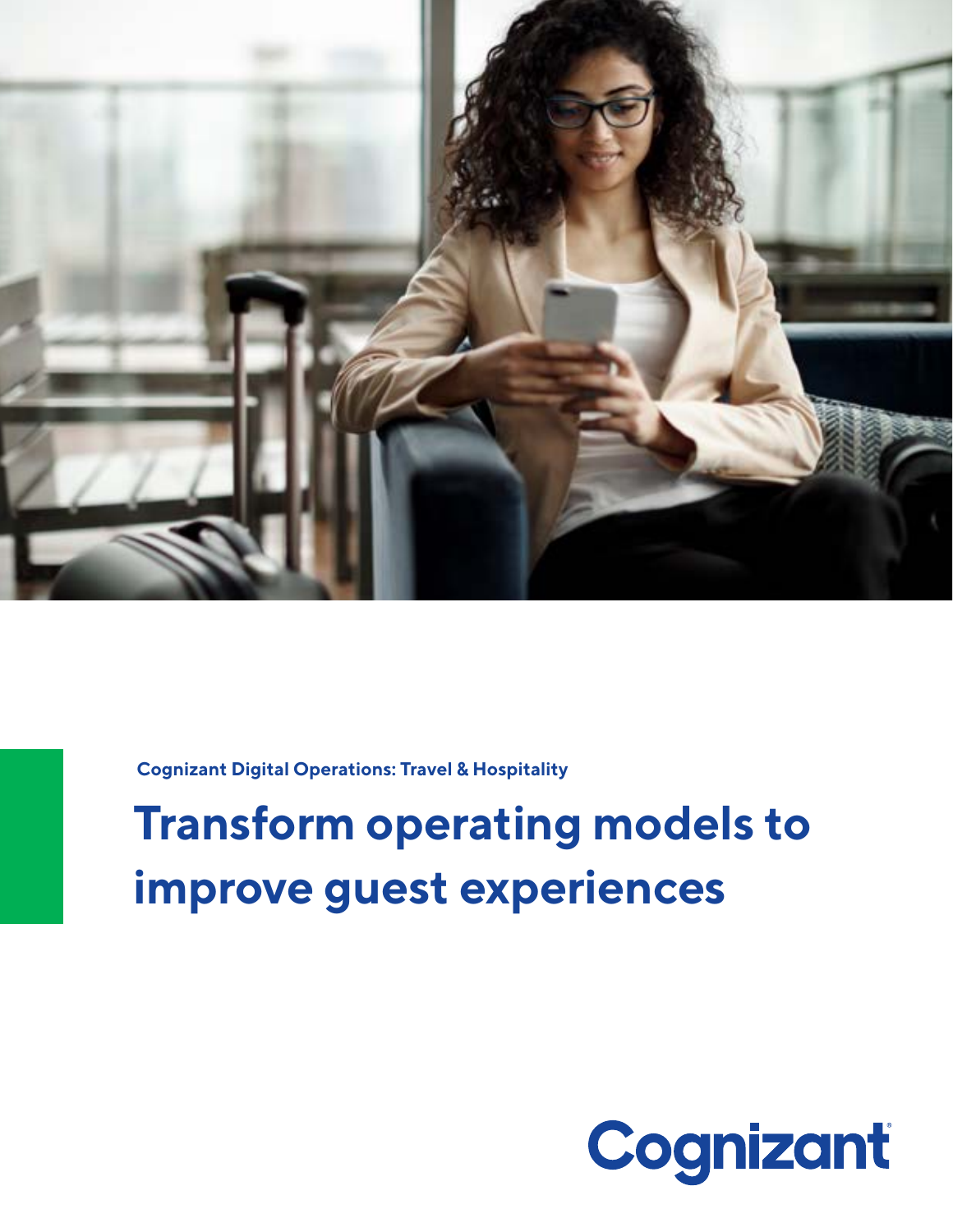Travel, food service, restaurants and hospitality companies are challenged to transform operating models. This is essential to facilitate the delivery of engaging customer experiences and expanded loyalty ecosystems. A transformed operating model is critical for activating and managing interactive and on-site guest experiences that are responsive to customers' needs.

To succeed today, companies must reinvent business operations and harness cloud, data, automation and artificial intelligence (AI) to improve efficiency and agility. These domains help create customer-centric operations that adapt quickly to customer demands, industry trends and disruptions. Digital platforms and managed services are necessary to effectively deliver intelligent sales and customer service operations. Data and AI must also be leveraged to innovate and personalize loyalty programs and lobby and guest experiences.

Cognizant combines digital platforms and capabilities with proven industry expertise and managed sales and customer support services. We help companies create engaging experiences with the lowest total cost of ownership, reducing costs and minimizing financial risks.

Learn why 18 of the top 60 travel & hospitality companies work with us and why Everest named Cognizant a Leader in Business Process Services Delivery Automation.

# **How we work**

### **Consulting**

We help you reimagine operations to solve complex performance, customer experience and cost issues. Using a digital first approach to transformation, we bring together digital platforms, intelligent process automation, AI and other digital capabilities to improve operational speed, efficiency and agility.

### **Implementation**

We bring your digital plans to life by transforming your processes, technology and workforce to minimize friction and reduce risk throughout your enterprise. Combining industry expertise with domain knowledge, we ease the pain of implementing digital operations.

### **Managed services**

We simplify how you work and reduce your total cost of ownership through a combination of people, processes and technology delivered as a service. Implementing outcomebased commercial models, we share the risk and reward of achieving your goals.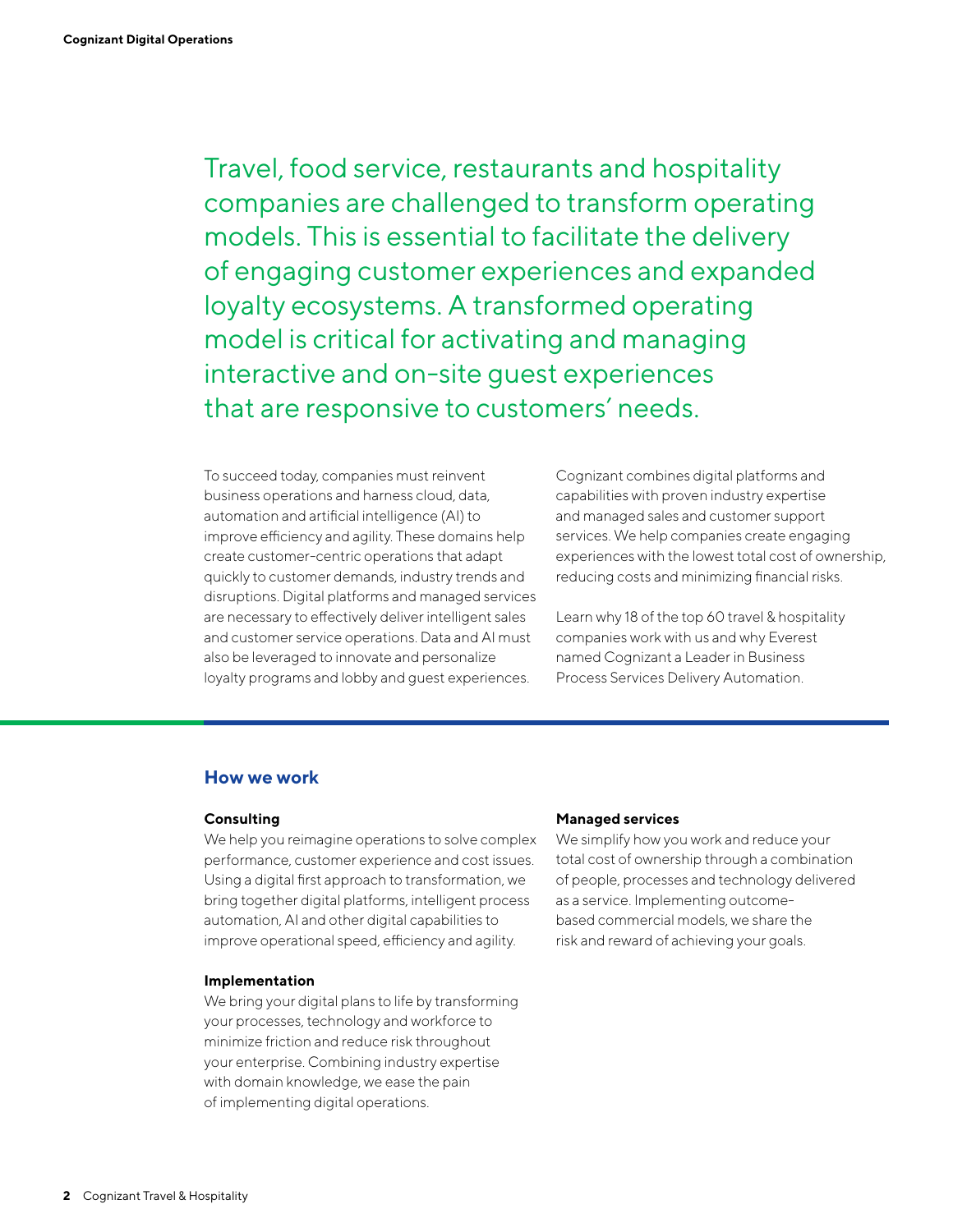

Restaurants are reducing in-store troubleshooting 74% with intelligent support services.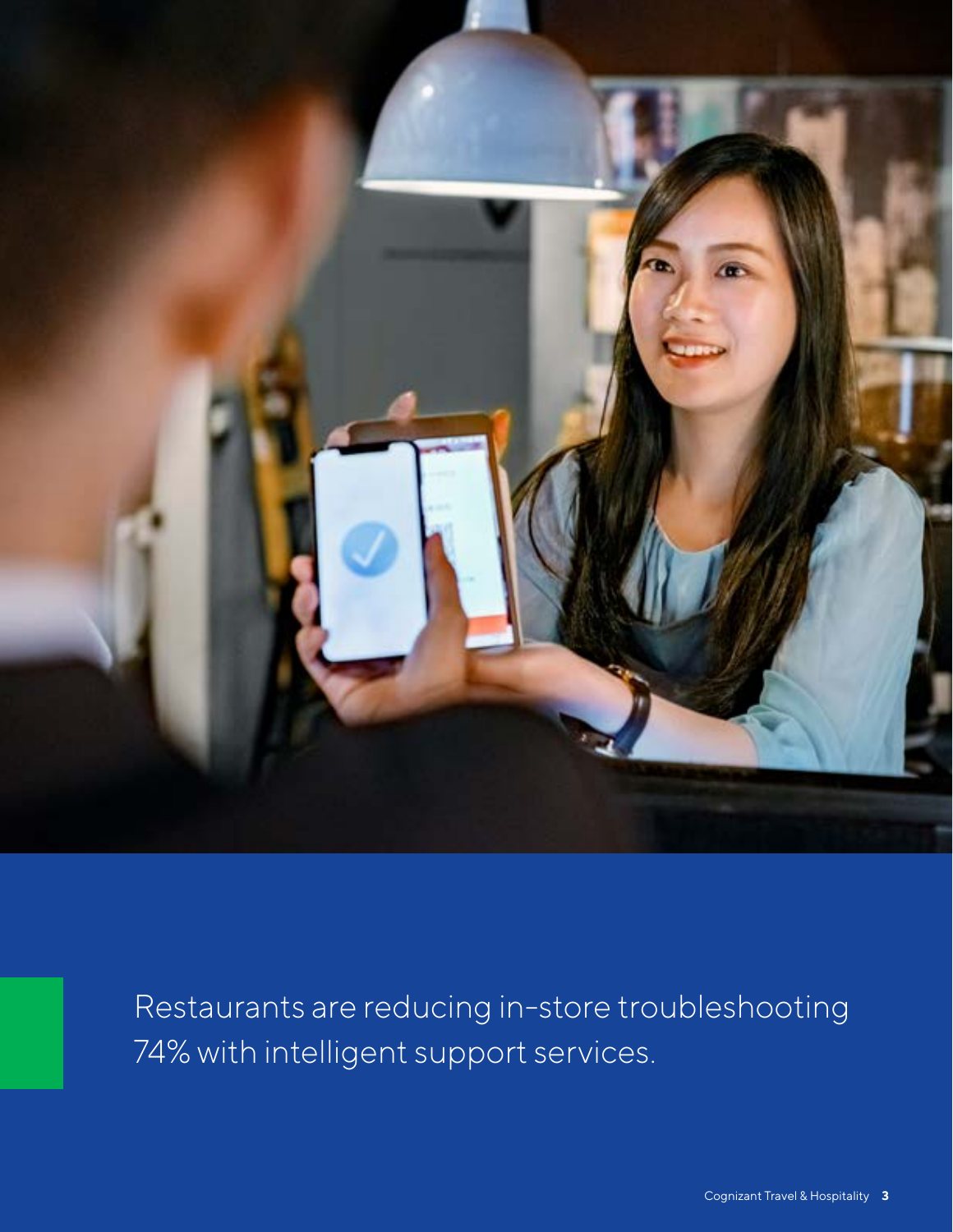# **The travel & hospitality segments we serve**

#### **Real estate and property services**

Implement digital operations to improve efficiency, agility and intelligence, streamline and automate administration processes, and innovate products and services for growth.

### **Restaurants and food services**

Transform business processes to simplify workflow, improve agility, and make customer service and finance processes adaptable to constant change.

### **Travel intermediaries**

Implement managed services to reduce cost, improve efficiency and productivity, and apply data and insights to innovate products, service and customer experiences.

### **Travel suppliers**

Apply business process transformation to innovate in-person and digital guest experiences and improve efficiency, agility and intelligence to grow revenue.

# **Our offerings and platforms**

# **Cognizant® Digital Marketing Operations**

Improve campaign effectiveness to maximize value and return on investment. Utilize data-driven insights to advance and develop your products and services, resulting in increased customer satisfaction, usage and business growth.

#### **Cognizant® Digital Finance and Accounting**

Transform finance and accounting operations into a value generator for your organization. Apply next-generation digital capabilities to enhance existing investments and turn procure-to-pay, order-to-cash, record-to-report and financial planning into valuable business insights.

### **Cognizant® Digital Store Support**

Ensure uptime of stores to reduce revenue leakage and employee downtime and to increase customer satisfaction. Digital store support services enable quicker issue resolution and faster checkouts.

### **Cognizant® Digital Customer Service**

Achieve new revenue-generating opportunities for your organization with next-generation customer service. We enable you to deliver proactive, predictive interactions across all your customers' preferred channels to deliver more efficient, effective and enriched experiences.

### **Cognizant® Intelligent Process Automation**

Elevate workforce productivity by automating specific functions as well as end-to-end business operations. Leveraging leading automation platforms, we partner with you to improve workforce productivity and streamline customer experiences to drive business performance and growth.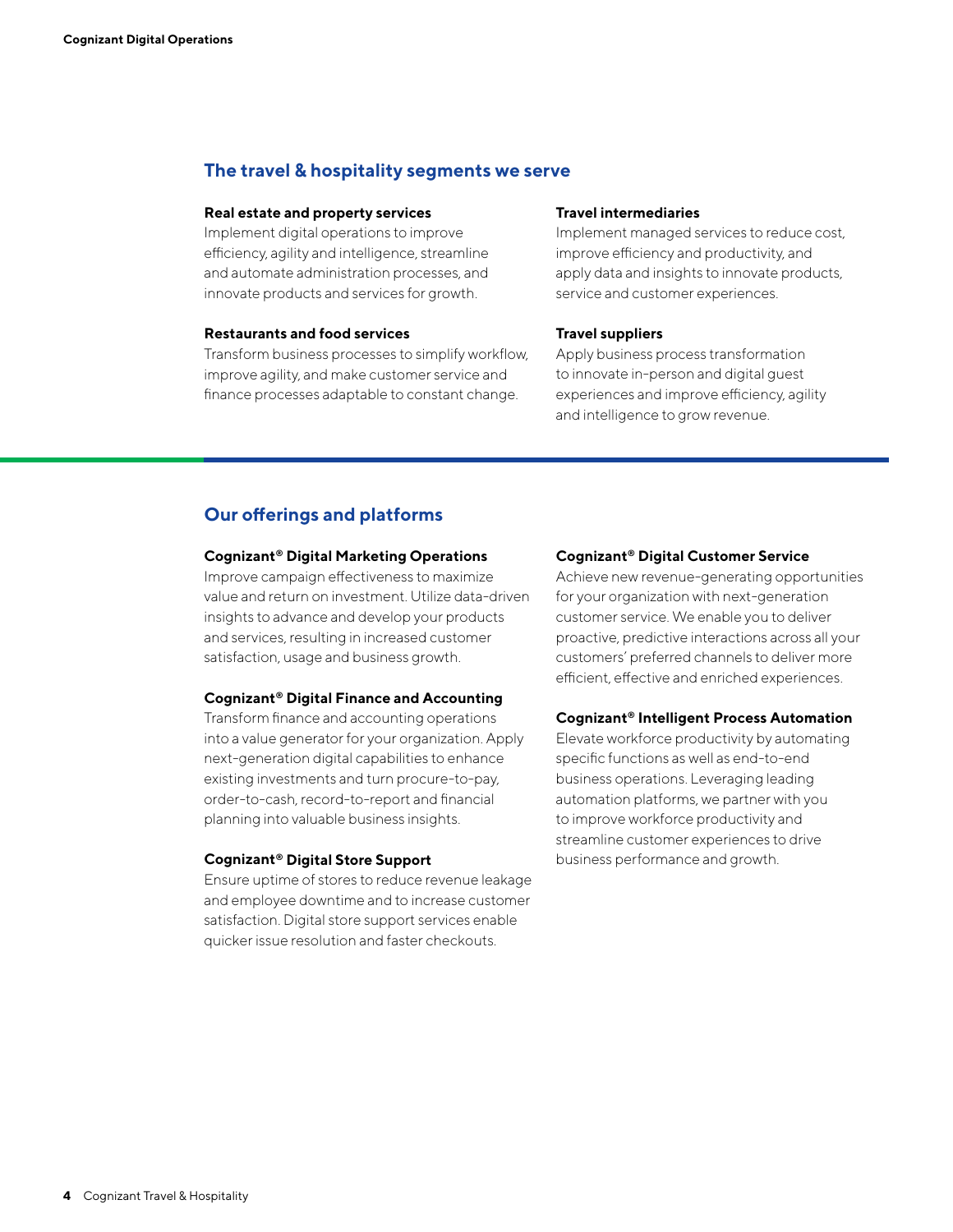

Eight of the top 30 hospitality companies and 10 of the top 30 travel companies rely on Cognizant solutions.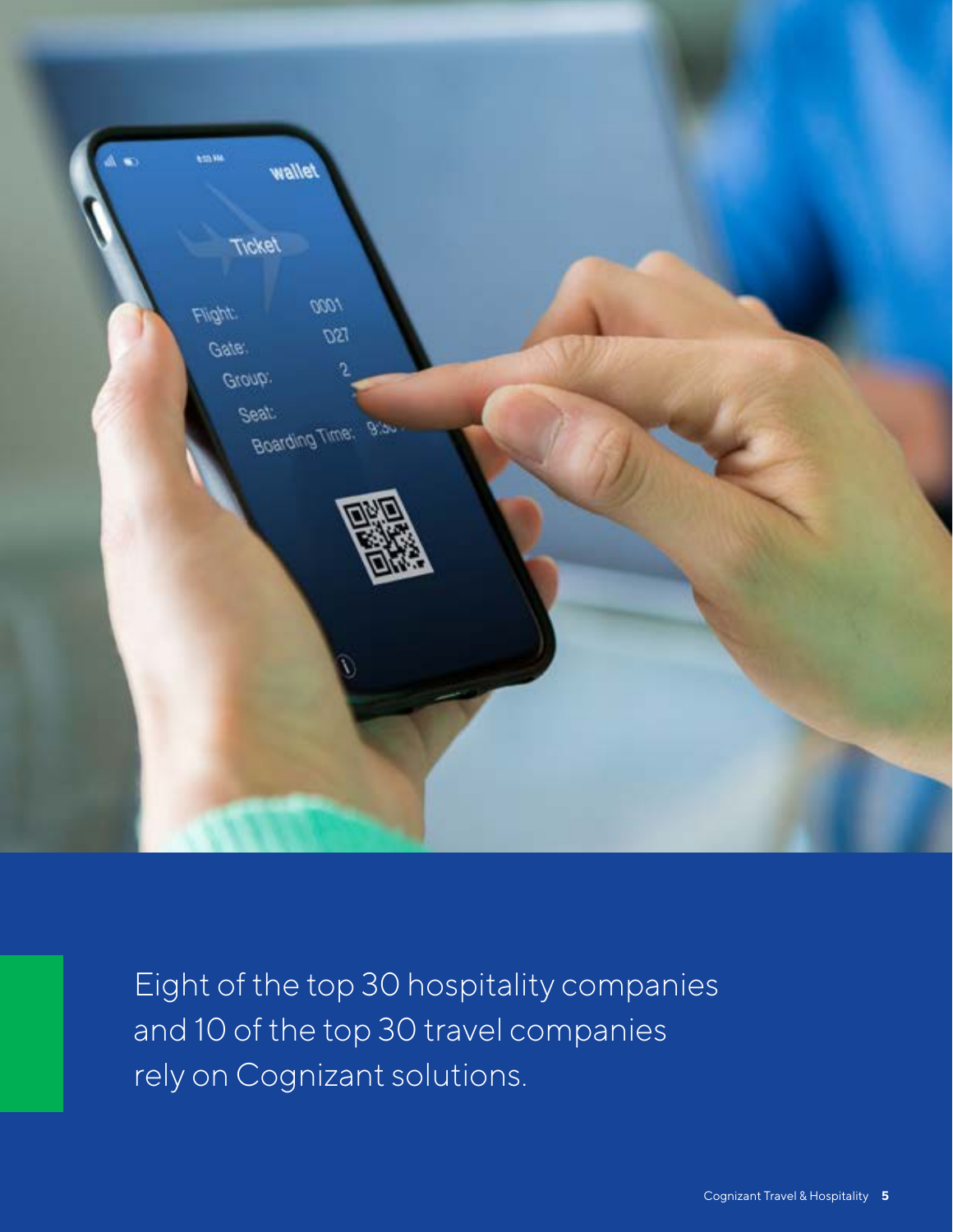# **In the real world**

A global leading donut and coffee chain with 9,000+ stores needed to **increase the quality of its help desk service.** By partnering with the company, we developed and implemented a solution for enhanced support, including an extensive knowledge database and interactive analytics offering. Within 30 days, 90% of the client's locations were enrolled in the new approach, and it recognized a 47-second reduction in help desk handling time.



A casual dining restaurant chain with 500+ locations wanted to **improve its support processes and reduce the number of escalated troubleshooting calls** it received. We transformed its technical support desk to leverage automation. This resulted in a 74% reduction in average resolution time and a 39% decrease in escalated tickets.

A leading U.S. quick-serve restaurant chain with 1,200 + locations was looking to **transform, optimize and automate** its service desk. We integrated a new solution incorporating automation tools and quality analytics. Post implementation, the client was able to realize an increase of 10% in first-call resolutions and a 26% decrease in average handling time.

# **What sets us apart**

## **Industry experience**

Eight of the top 30 hospitality companies and 10 of the top 30 travel companies trust and rely on us to solve complex business, operations and technology issues.

# **Digital talent**

Our travel & hospitality operations specialists help clients develop, implement and manage improved operating models and optimize customer experiences across North America, Europe and APAC.

# **Global delivery centers**

Clients benefit from over 100 delivery centers located across the world, strategically positioned to provide cost-effective and integrated nearshore, offshore and onshore managed services, innovation labs and centers of excellence.

# **Digital ecosystem**

Our business is uniquely organized across digital business, digital operations, and digital systems and technology to provide clients everything they need to tackle enterprisewide digital transformation and gain an edge over their competitors' niche capabilities.

### **Alliances**

We maintain over 248 partnerships with industryleading technology companies and routinely grow capabilities and upskill associates to keep clients' solutions at the forefront of industry innovation and breakthrough digital technology advancements.

### **Subscription services**

Managed services are backed by outcomeoriented commercial models that help clients instantly lower total cost of ownership and provide simple and predictable pricing, similar to today's leading consumer subscription services.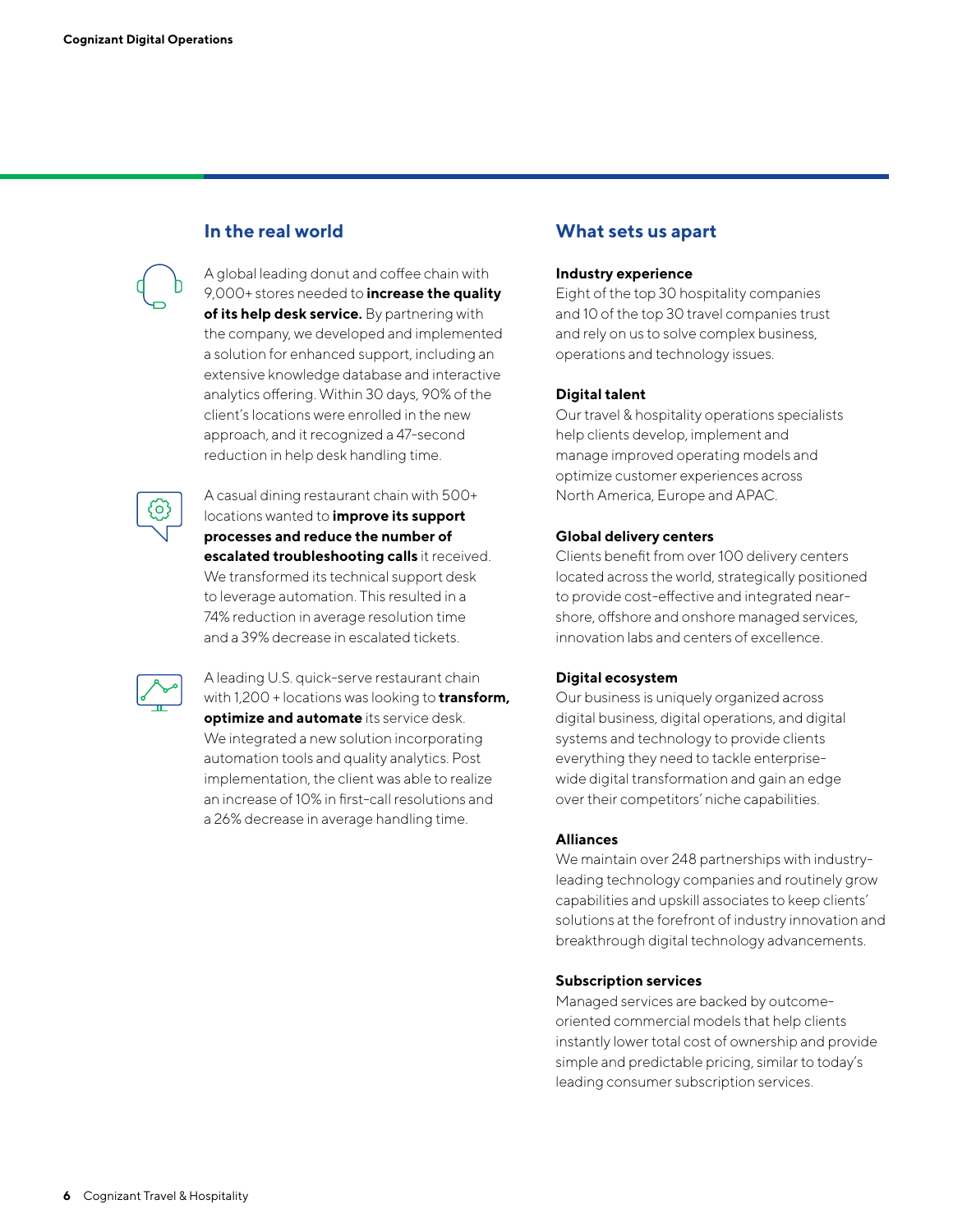

# **Cognizant—a recognized leader**

**FORRESTER®** 

Leader in Robotic Process Automation Services Q4 2019 Vendor Assessment



Leader in Business Process Services Delivery Automation 2018 Vendor Assessment

**FORRESTER®** 

Leader in Digital Process Automation Service Q3 2018 Vendor Assessment